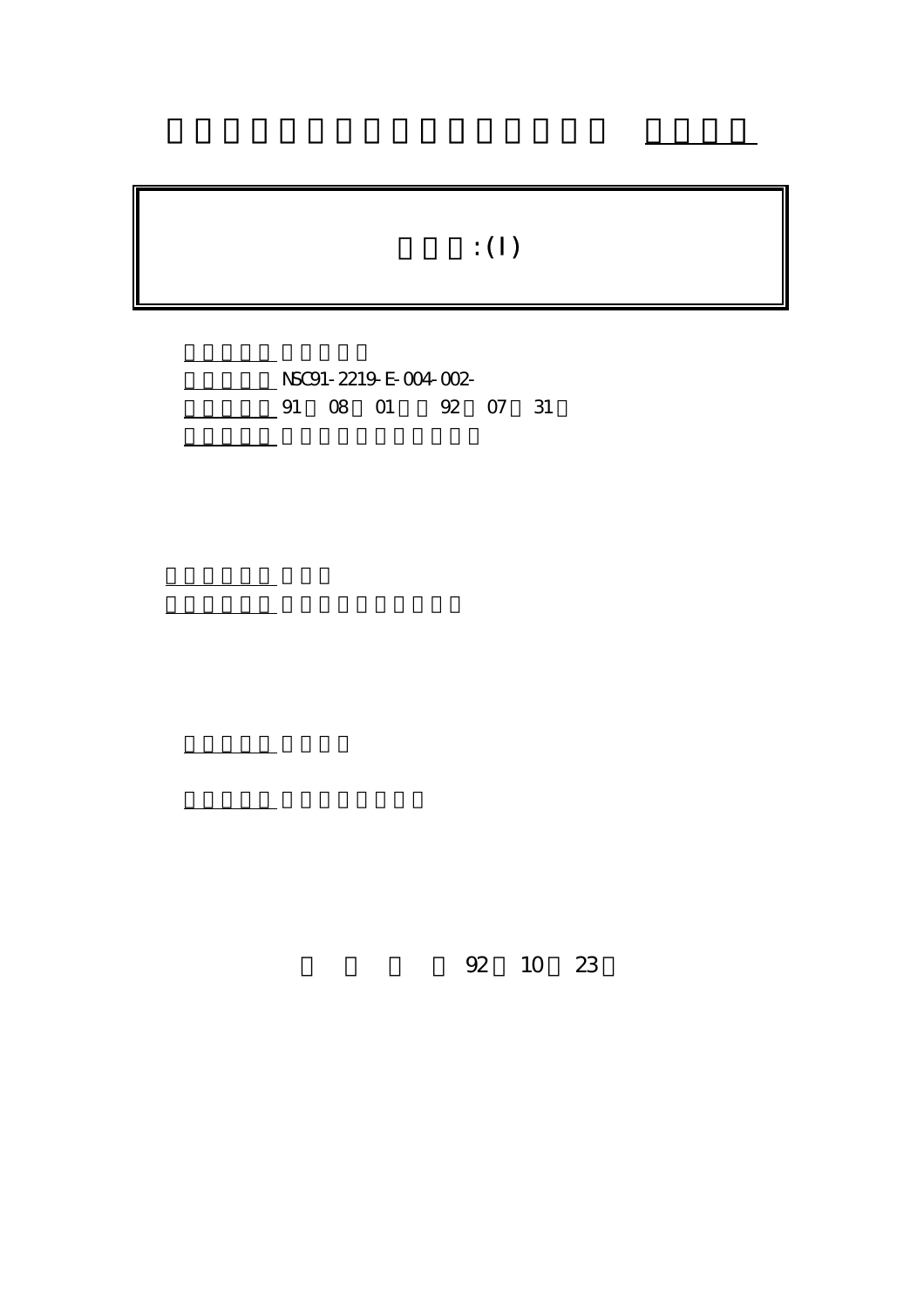**All-IP** 網路上以預算為基礎之品質管理研究**-**總計畫**(I)** 

## **Budget Based QoS for All-IP Communication Networks(I)**

|          |    | NSC 91 2219 E |           | 004 002 |                |    |
|----------|----|---------------|-----------|---------|----------------|----|
|          |    | 91 8 1 92 7   |           |         |                | 31 |
|          |    |               |           |         |                |    |
|          |    |               |           |         |                |    |
|          |    |               |           |         |                |    |
|          |    |               |           |         |                |    |
|          |    |               |           |         |                |    |
|          |    |               |           |         |                |    |
| $\left($ |    |               | $\lambda$ |         |                |    |
|          |    |               |           |         |                |    |
|          |    |               |           |         |                |    |
|          |    |               |           |         |                |    |
|          |    |               |           |         |                |    |
|          |    |               |           |         |                |    |
|          |    |               |           |         |                |    |
|          |    |               |           |         |                |    |
|          |    |               |           |         |                |    |
|          |    |               |           |         |                |    |
|          | 92 |               | 9         |         | $\overline{2}$ |    |
|          |    |               |           |         |                |    |
|          |    |               |           |         |                |    |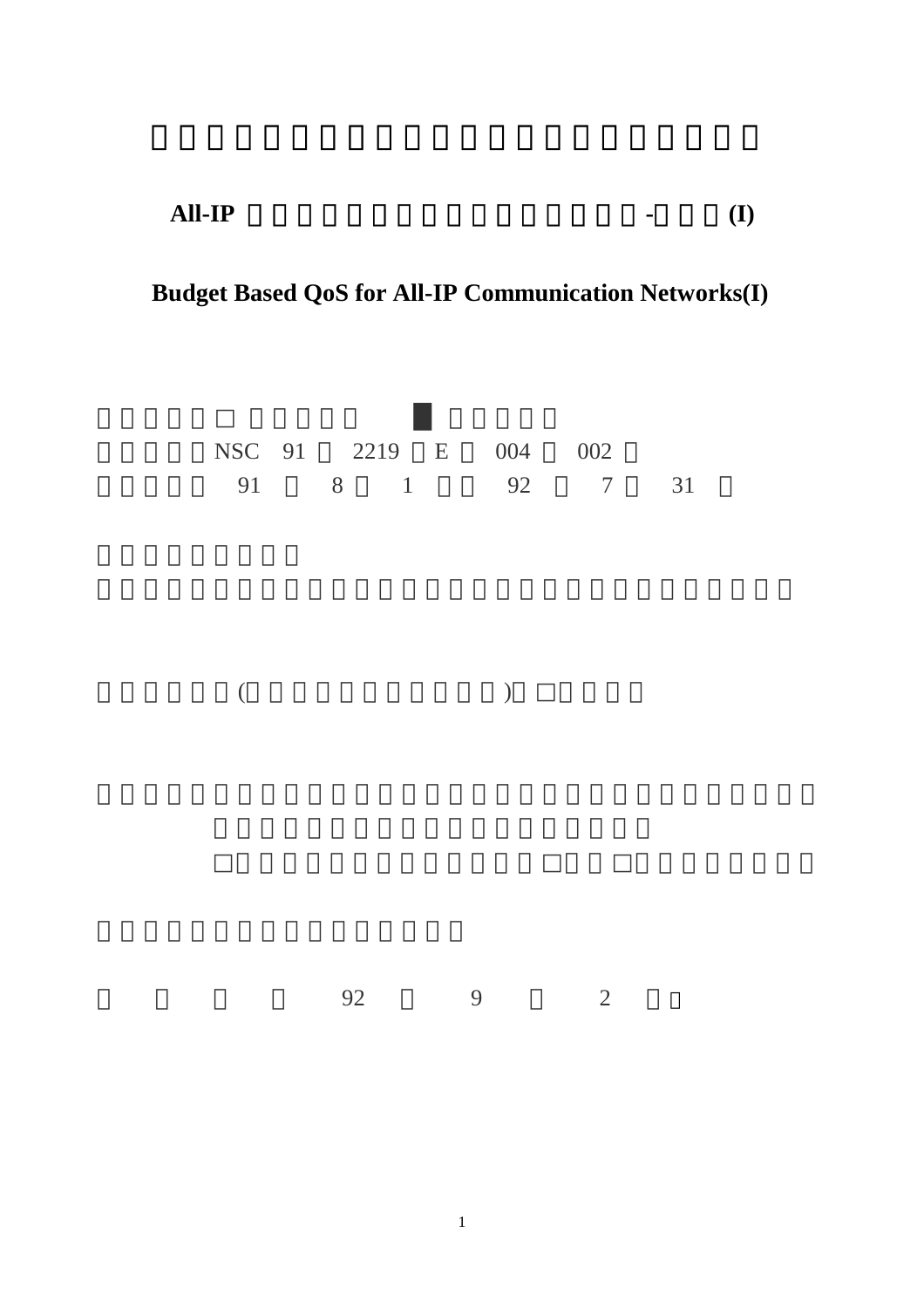## NSC 91-2219-E-004-002 執行期限:91 8 1 日至 92 7 31

|           |             |                         | were supported by today's separated circuit-switching and     |  |  |  |
|-----------|-------------|-------------------------|---------------------------------------------------------------|--|--|--|
|           | All-IP      |                         | packet-switching networks. This revolutionary network not     |  |  |  |
|           |             |                         | only reduces deployment and operation costs, but also         |  |  |  |
|           |             |                         | facilitates the creation of new services that can be executed |  |  |  |
|           |             |                         | across circuit-switching and packet-switching networks.       |  |  |  |
|           |             |                         | Among many challenges that need to be addressed in order      |  |  |  |
|           |             |                         | to make All-IP network possible, the QoS problem is a         |  |  |  |
|           | All-IP      | packet switching        | critical one. Long delay time, jitter, and packet loss are    |  |  |  |
|           |             | long delay time,        | inherent QoS problems in a packet switching network.          |  |  |  |
| jitter    | packet loss |                         | Time sensitive services such as voice and video may           |  |  |  |
|           |             |                         | severely suffer from these QoS problems. Furthermore,         |  |  |  |
|           |             |                         | future All-IP networks may be composed of many                |  |  |  |
|           |             |                         | heterogeneous subnetworks which may diversify in many         |  |  |  |
|           |             |                         | different aspects such as bandwidth, response time, and       |  |  |  |
|           | $All$ -IP   |                         | loading characteristics. To maintain a high satisfactory      |  |  |  |
|           |             | <b>Budget-Based QoS</b> | level for diversified services on these heterogeneous         |  |  |  |
|           |             |                         | networks becomes a great challenge. This project is aiming    |  |  |  |
|           |             | end-to-end              | to design a QoS management system as well as associated       |  |  |  |
|           |             |                         | software facilities for All-IP networks. With the assistant   |  |  |  |
|           |             | QoS                     | from BBQ system, network operators can choose their QoS       |  |  |  |
|           |             |                         | policies and tune their networks to maximize their            |  |  |  |
|           |             | (real time on demand)   | satisfactory level in offering services to their users.       |  |  |  |
|           |             |                         | Assuming that each network component is able to maintain      |  |  |  |
|           |             |                         | its commitment to the quality budget, BBQ (budget Based       |  |  |  |
|           |             |                         | QoS) system allocates QoS quality to network components       |  |  |  |
|           | All-IP      | IEEE802.11 HIPERLAN     | based on a systematic resource planning and hoping to         |  |  |  |
| 2         |             | 3G'                     | provide a high level of confidence in maintaining             |  |  |  |
|           |             |                         | end-to-end QoS commitments. Resource planning tools           |  |  |  |
| Abstract: |             |                         | developed in this project will facilitate operators to        |  |  |  |

All-IP network uses a single packet-switching network to carry most services such as voice, video, and data, that

2

maximize their satisfactory level within the resource availability constraints. The subnetworks studied in this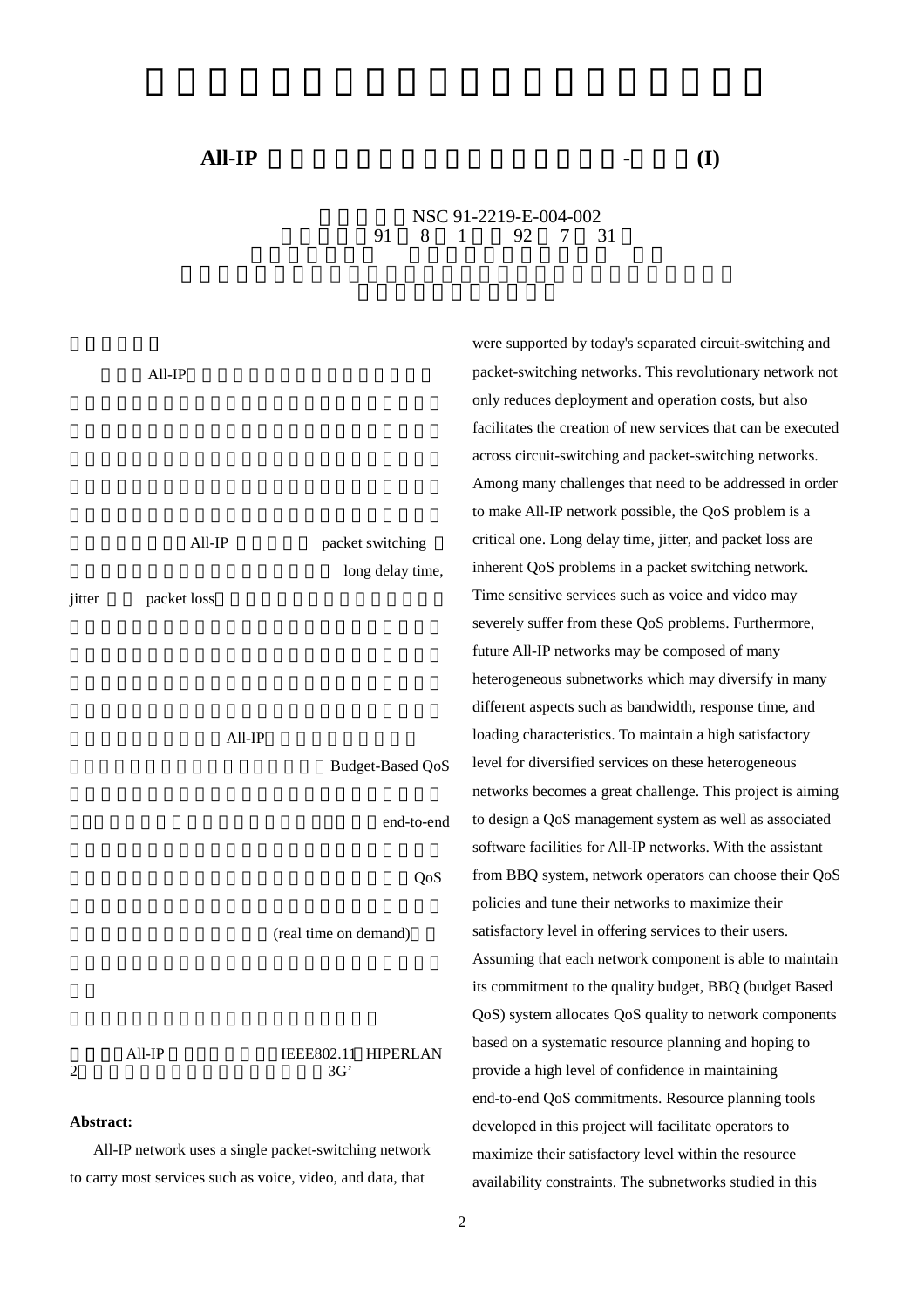project include Core Network, 3G Radio Access Network and Wireless LAN.

(request/traffic

|                 |                                       |          |                       | flow/phone call)          |                       |  |  |  |
|-----------------|---------------------------------------|----------|-----------------------|---------------------------|-----------------------|--|--|--|
| $\text{All-IP}$ |                                       |          | end-to-end            |                           |                       |  |  |  |
|                 |                                       |          |                       | $\ensuremath{\text{QoS}}$ | $budget$              |  |  |  |
|                 | end-to-end                            |          |                       | $3\mbox{G}$               | RAN (Radio Access     |  |  |  |
|                 |                                       |          | Network)              | Core Network              |                       |  |  |  |
|                 |                                       |          |                       |                           |                       |  |  |  |
|                 | $3\mbox{G}$                           |          |                       |                           |                       |  |  |  |
|                 |                                       |          |                       |                           |                       |  |  |  |
|                 |                                       |          |                       |                           |                       |  |  |  |
|                 |                                       |          |                       |                           |                       |  |  |  |
|                 |                                       |          |                       |                           |                       |  |  |  |
|                 |                                       |          |                       |                           |                       |  |  |  |
|                 |                                       | $\rm IP$ |                       | $All-IP$                  |                       |  |  |  |
|                 | (VoIP)                                |          |                       |                           |                       |  |  |  |
|                 | $\rm IP$                              |          |                       |                           |                       |  |  |  |
| $\left($        | circuit switching<br>packet switching |          |                       |                           |                       |  |  |  |
|                 | $All$ -IP                             |          |                       |                           |                       |  |  |  |
|                 |                                       |          |                       |                           |                       |  |  |  |
|                 |                                       |          |                       |                           |                       |  |  |  |
|                 |                                       |          |                       |                           |                       |  |  |  |
|                 |                                       |          | Router                | <b>Internal Router</b>    | Ingress Router Egress |  |  |  |
|                 | $All$ IP                              |          | session               | session                   |                       |  |  |  |
|                 |                                       |          |                       | session                   |                       |  |  |  |
|                 |                                       |          |                       |                           | session               |  |  |  |
|                 |                                       |          | ping                  |                           | session               |  |  |  |
|                 |                                       |          | <b>Ingress Router</b> |                           |                       |  |  |  |
| $\text{All-IP}$ | packet switching                      |          |                       |                           | (admission control)   |  |  |  |
|                 | long delay time, jitter               |          |                       |                           |                       |  |  |  |
| packet loss     |                                       |          |                       |                           | Egress                |  |  |  |
|                 |                                       |          | Router                |                           | session               |  |  |  |
|                 |                                       |          |                       | packet                    |                       |  |  |  |
|                 |                                       |          |                       | overhead                  |                       |  |  |  |
|                 | $All-IP$                              |          |                       |                           |                       |  |  |  |
|                 |                                       |          |                       |                           |                       |  |  |  |
|                 |                                       |          |                       |                           |                       |  |  |  |
|                 | $All-IP$<br>End-to-End                |          |                       |                           |                       |  |  |  |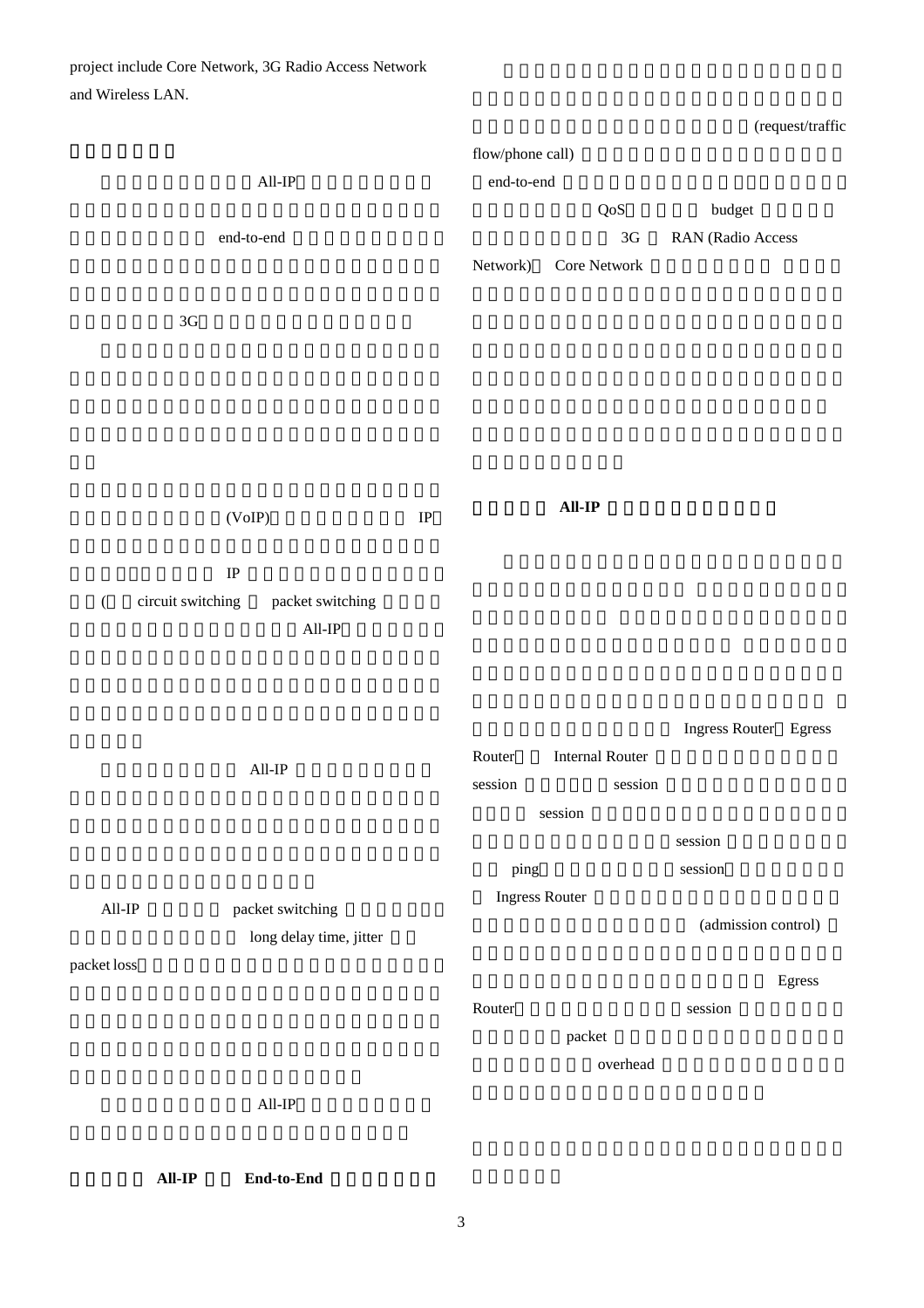| 1.                             |              | <b>SLA</b>           |                           |           |                      | 3GPP                              |
|--------------------------------|--------------|----------------------|---------------------------|-----------|----------------------|-----------------------------------|
| 2.                             |              |                      |                           |           |                      | (Differentiated                   |
|                                |              |                      |                           | Service)  |                      |                                   |
| 3.                             |              |                      |                           |           |                      |                                   |
| $All-IP$                       |              |                      |                           |           | (roaming)            |                                   |
|                                |              |                      |                           |           |                      | IAPP(Inter-Access Point Protocol) |
|                                |              |                      |                           |           | seamless roaming     | handoff                           |
| <b>UMTS All-IP</b>             |              | End-to-End QoS       |                           |           |                      |                                   |
|                                |              |                      | (Radio                    |           |                      |                                   |
| Access Network RAN)            |              |                      |                           |           |                      |                                   |
|                                | <b>RAN</b>   |                      |                           |           |                      |                                   |
|                                |              | <b>RAN</b>           |                           |           | QoS-Aware middleware |                                   |
| (Radio Network Controller RNC) |              |                      |                           |           |                      |                                   |
| (packet loss)                  | (delay)      | (jitter)             |                           |           |                      |                                   |
|                                |              |                      |                           |           |                      |                                   |
|                                |              |                      | QoS                       | A.        | <b>All-IP</b>        |                                   |
|                                |              |                      |                           |           |                      |                                   |
|                                |              |                      |                           | 1.        |                      |                                   |
| 1.                             |              |                      | QoS                       | 2.        |                      |                                   |
|                                |              |                      |                           | 3.        |                      |                                   |
| 2.                             |              | (Radio Resource      |                           | 4.        |                      |                                   |
|                                | Manager RRM) |                      |                           | 5.        |                      |                                   |
|                                |              |                      |                           | 6.        |                      |                                   |
| 3.                             | $All$ -IP    |                      | Packet Data Traffic Model | 7.        | <b>GPRS</b>          |                                   |
|                                |              |                      |                           |           |                      |                                   |
| 4.                             |              |                      | delay jitter packet loss  | 8.        | $NS-2$               | DiffServe                         |
|                                |              |                      |                           |           |                      |                                   |
|                                |              |                      | (WLAN QoS)                |           |                      |                                   |
|                                |              |                      |                           | <b>B.</b> | <b>All-IP</b>        |                                   |
|                                |              |                      |                           |           |                      |                                   |
|                                |              |                      |                           | 1.        |                      | (RRM)                             |
|                                |              |                      |                           |           | $\circ$              | (Admission Controller AC)         |
|                                |              |                      |                           |           |                      |                                   |
| 1.                             |              |                      |                           |           | $\circ$              | (Load Controller LC)              |
|                                |              |                      |                           |           |                      |                                   |
|                                |              |                      |                           |           | $\circ$              | (Handover Controller HC)          |
| 2.                             |              |                      |                           |           |                      |                                   |
|                                |              |                      |                           |           | $\circ$              | (Power Controller PC)             |
|                                | IEEE802.11   | <b>HIPERLAN 2</b>    |                           |           |                      |                                   |
|                                |              | wireless enabled MAN |                           |           | $\circ$              | (Packet Scheduler PS)             |
|                                |              |                      |                           |           |                      |                                   |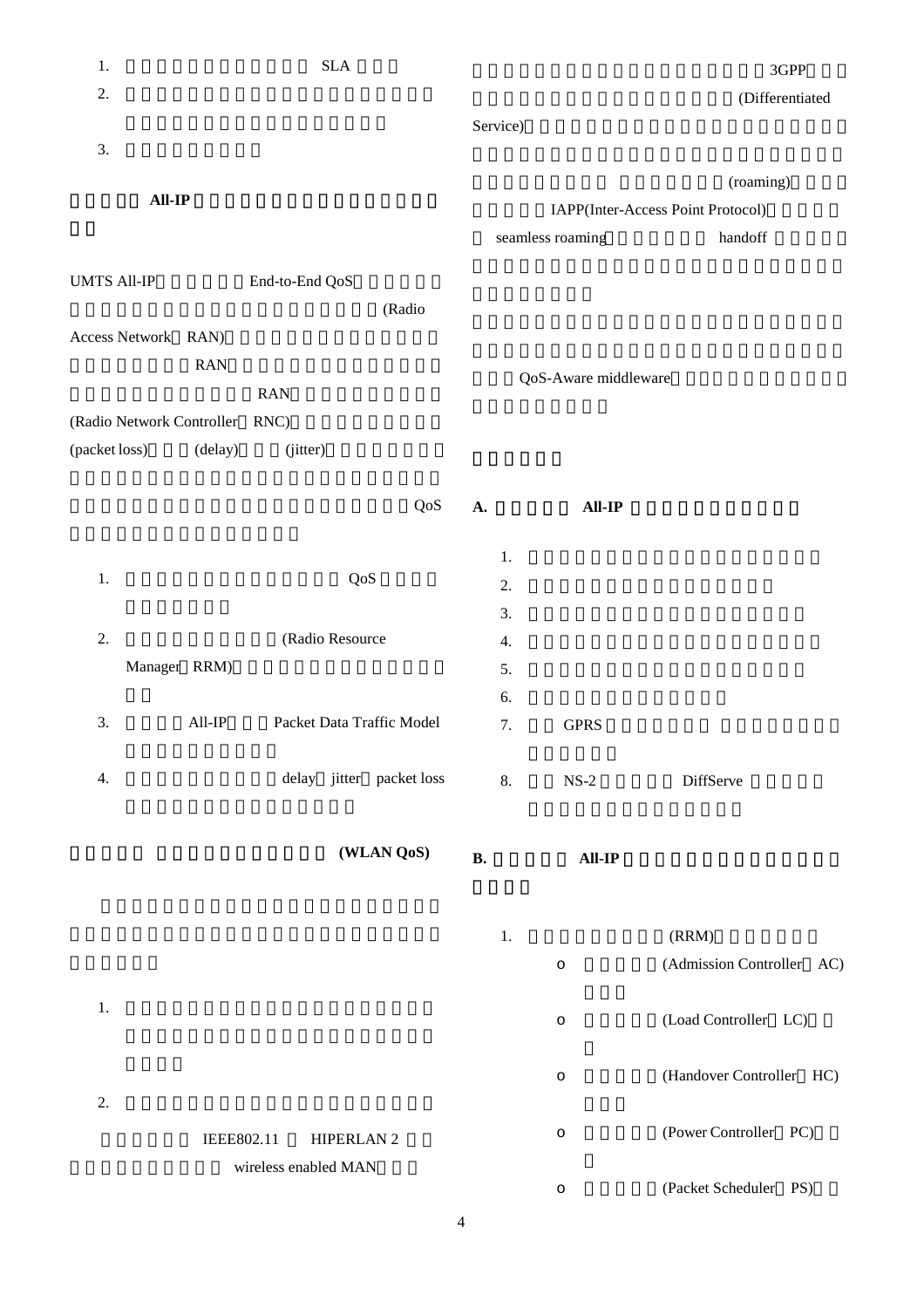programming